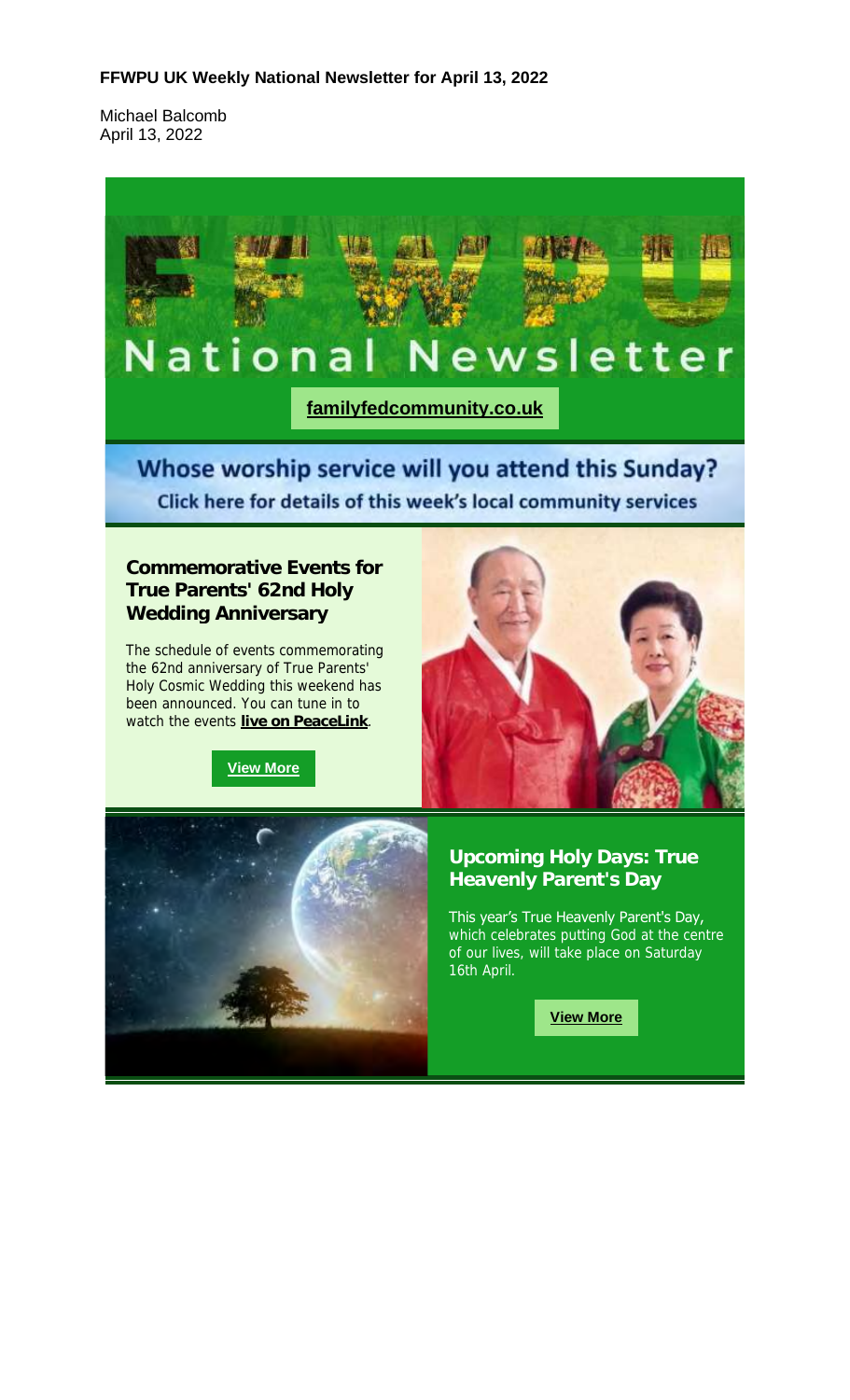### **HJ CheonBo EUME Special Event in May**

The next CheonBo EUME special event will be held on Saturday 7th May. Please note that the registration deadline is 27th April, and all donations and fees should be sent directly to EUME HQ.

![](_page_1_Picture_2.jpeg)

![](_page_1_Picture_3.jpeg)

![](_page_1_Picture_4.jpeg)

# **1-Bedroom Flat in Balham Now Available on Airbnb!**

We are now renting out a 1-bedroom flat in Balham, close to Tooting Bec, Wandsworth Common and Balham Stations, on a nightly basis on Airbnb. Find out more about what a visit to the area offers!

![](_page_1_Picture_7.jpeg)

### **Interact Webinar Series: Boundaries**

The Interact webinar series offers a platform to connect single BC's aged 24+. Starting with the next event, we will introduce a series of topics that will explain the different components of trust and how to build it.

![](_page_1_Picture_10.jpeg)

![](_page_1_Picture_11.jpeg)

![](_page_1_Picture_12.jpeg)

## **UPDATE: Tracing God's Providence Lecture Series**

Please note that the second part of the Tracing God's Providence: After the Fall of the Berlin Wall lecture series has been further delayed but has also been extended by a week. The remainder of the series will now take place during the weeks beginning Monday 9th May and Monday 23rd May.

**View More**

**AFFILIATED ORGANISATIONS**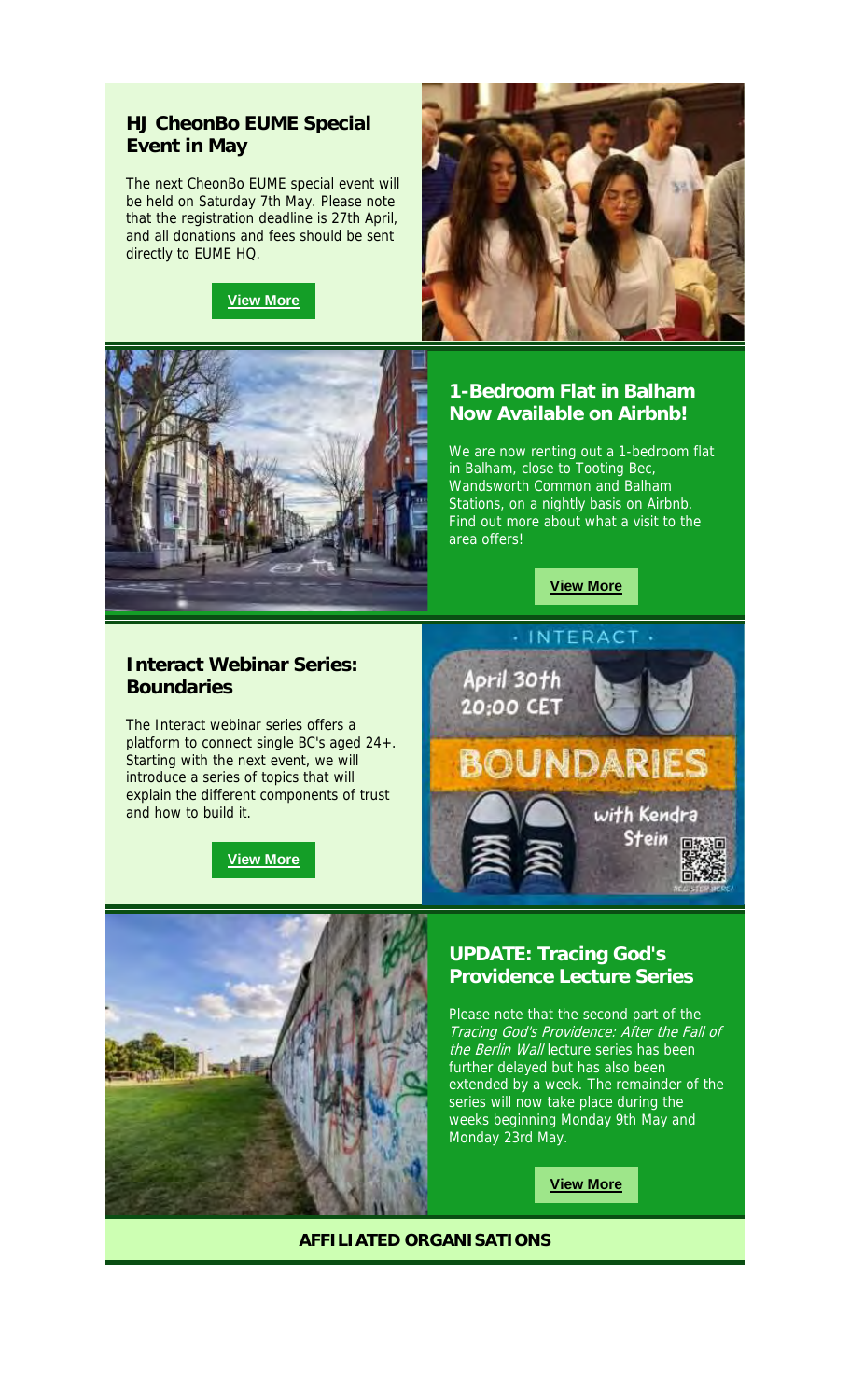![](_page_2_Picture_0.jpeg)